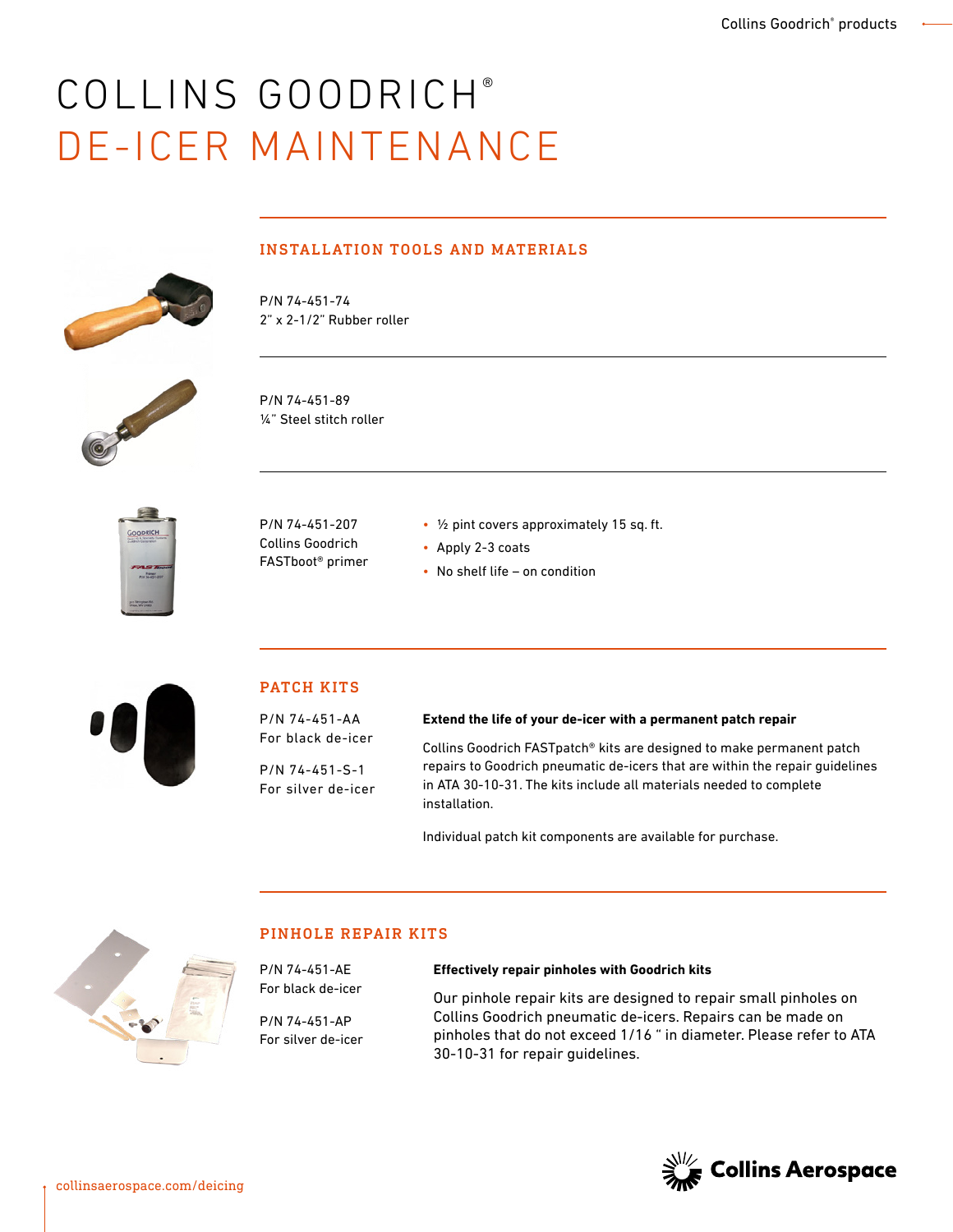## CARE AND MAINTENANCE PRODUCTS

# ODRIC

#### **Collins Goodrich® ShineMaster™ Prep**

- P/N 74-451-179 Cleans the de-icer and removes residual coatings as the first step
- Removes dirt, grease, oil, silicone products and other contamination as well as residual ShineMaster before reapplication



#### **Collins Goodrich® AgeMaster® #1** P/N 74-451-127

Collins Goodrich AgeMaster#1 is a rubber preservative that replenishes the emollients destroyed by ozone and protects against weather. This is the second step in the de-icer care process.

- For use on neoprene de-icers only
- Apply six months after new de-icer is installed • Reapply every 150 flight hours

(twice yearly)

- One quart covers approximately 90 sq. ft (8.3 sq. m)
- Allow for 24-hour dry time
- Refer to ATA 30-10-31, Section III, for instructions

#### **Collins Goodrich® ShineMaster™**

74-451-178

Collins Goodrich ShineMaster is a cosmetic coating that provides a high luster shine. This is the third step in your de-icer care process.

- Clean de-icer with ShineMaster Prep before applying 2-3 light coats
- One pint covers approximately 200 sq. ft (18.6 sq. m)
- Reapply as desired

• Refer to ATA 30-10-31, Section III, for instructions



#### **Collins Goodrich® Aerospace Cleaner™**

P/N 74-451-238

The Collins Goodrich Aerospace Cleaner is a water-based formula that can be used over ShineMaster. It can be used to clean any de-icer as needed without removing the existing surface coating. It can be used to clean off dirt, grime and bugs from de-icers with or without ShineMaster.

- Approved for use on all Collins Goodrich de-icers
- Can be used on all water-safe materials
- Water-based formula is environmentally friendly
- Apply as needed no surface stripping required
- Great for removing dirt, grime and bugs
- Refer to ATA 30-10-31, Section III, for instructions
- Available in 32 oz. and 128 oz.



#### **Collins Goodrich® Aerospace Protectant™**

P/N 74-451-237

The Collins Goodrich Aerospace Protectant is a cosmetic treatment that provides resistance to dust, soiling and staining. It provides nearly 100% prevention of ultraviolet (UV)-caused slow fade.

- Approved for use on all Collins Goodrich de-icers
- Water-based formula is environmentally friendly
- Apply as needed no surface stripping required
- Refer to ATA 30-10-31, Section III, for instructions
- Available in 32 oz. and 128 oz.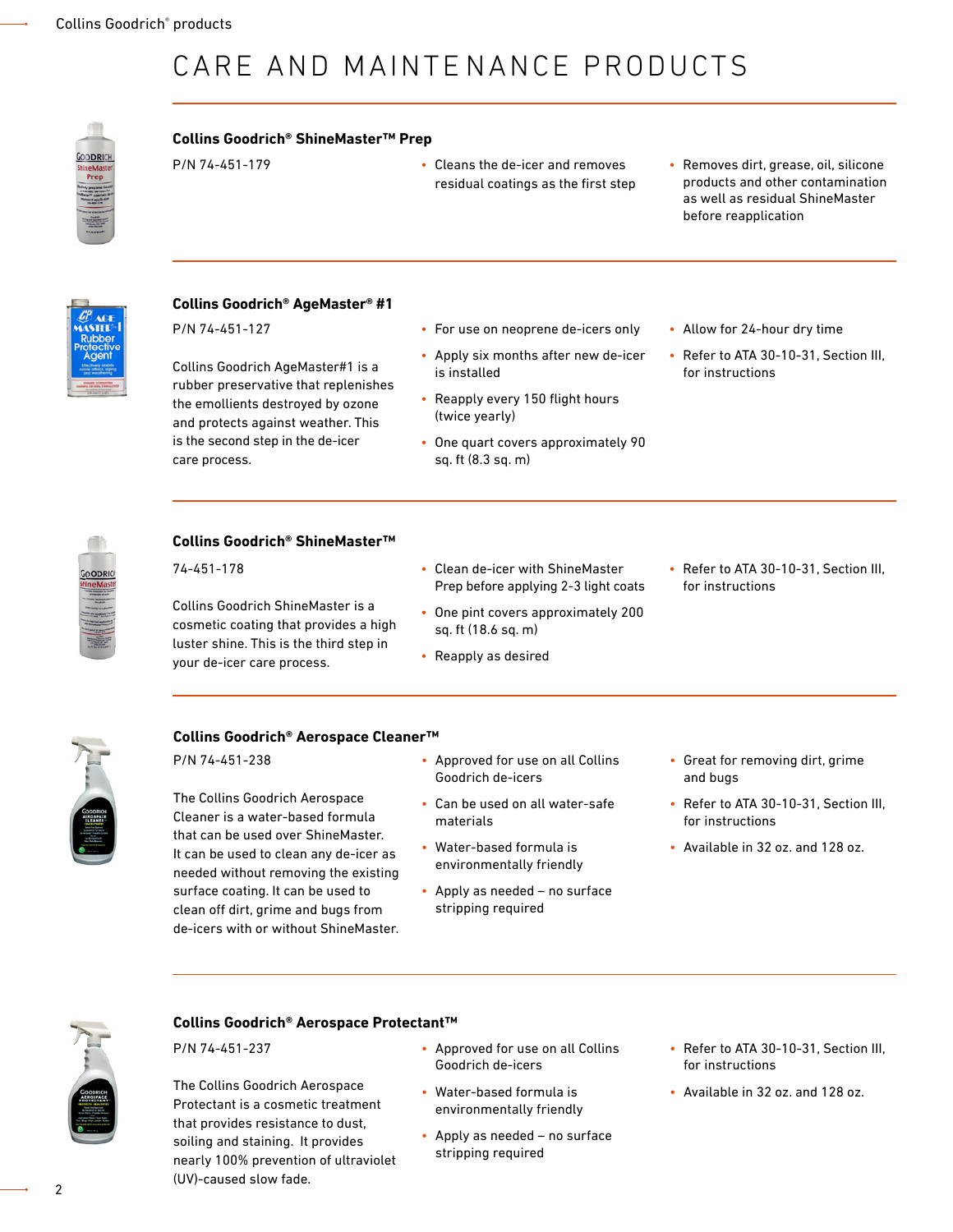## CARE AND MAINTENANCE PRODUCTS



#### **ICEX®II**

ICEXII6OZ (6 oz.) ICEXIISPRAY (16 oz.) ICEXIIQT (32 oz.)

The Collins Goodrich ICEXII is an ice inhibitor that enhances de-icer performance. It lowers adhesion strength between ice and de-icer surface, allowing ice to shed more easily.

- Approved for use on all Collins Goodrich de-icers
- Silicone-based product
- Apply every 50 flight hours during ice season, or as desired
- One quart covers approximately 400 sq. ft (37 sq. m)
- Refer to ATA 30-10-31, Section III, for instructions



#### **Collins Goodrich® SILVERboot™ Polish**

P/N 74-451-239-16

The Collins Goodrich SILVERboot Polish is the ideal solution to maintain your SILVERboot de-icer products. It shines and brings your de-icer surface back to a consistent color.

- Reduces cosmetic imperfections and enhances silver appearance
- Apply six months after new de-icer is installed, then as needed
- For use on silver Urethane de-icers only
- Refer to ATA 30-10-31, Section III, for instructions



#### **Collins Goodrich® Edge Sealer**

The Collins Goodrich Edge Sealer is formulated for static dissipation and cosmetic appearance. We have multiple edge sealer kits available depending on the color and surface ply material of your de-icer.

See options below.

| De-icer color/material      | <b>Edge Sealer Kit P/N</b> | <b>Description</b>                     | <b>Instructions ATA#</b> |
|-----------------------------|----------------------------|----------------------------------------|--------------------------|
| <b>Black - Neoprene</b>     | $74 - 415 - 11$            | A-56-B conductive edge sealer 1/2 pint | 30-10-31 Sect III        |
|                             | $74 - 451 - 11 - 1$        | A-56-B conductive edge sealer quart    | 30-10-31 Sect III        |
|                             | $74 - 451 - P$             | Estane® strip edge sealer kit          | $30 - 10 - 60$           |
| Black - Estane <sup>®</sup> | 74-451-K                   | Estane conductive edge sealer kit      | $30 - 10 - 84$           |
|                             | $74 - 451 - P$             | Estane strip edge sealer kit           | $30 - 10 - 60$           |
| Silver - Urethane           | $74 - 451 - AQ$            | Silver Urethane edge sealer kit        | $30 - 10 - 94$           |
| Black - Estane              | $74 - 451 - R$             | Silver Estane edge sealer kit          | $30 - 10 - 39$           |